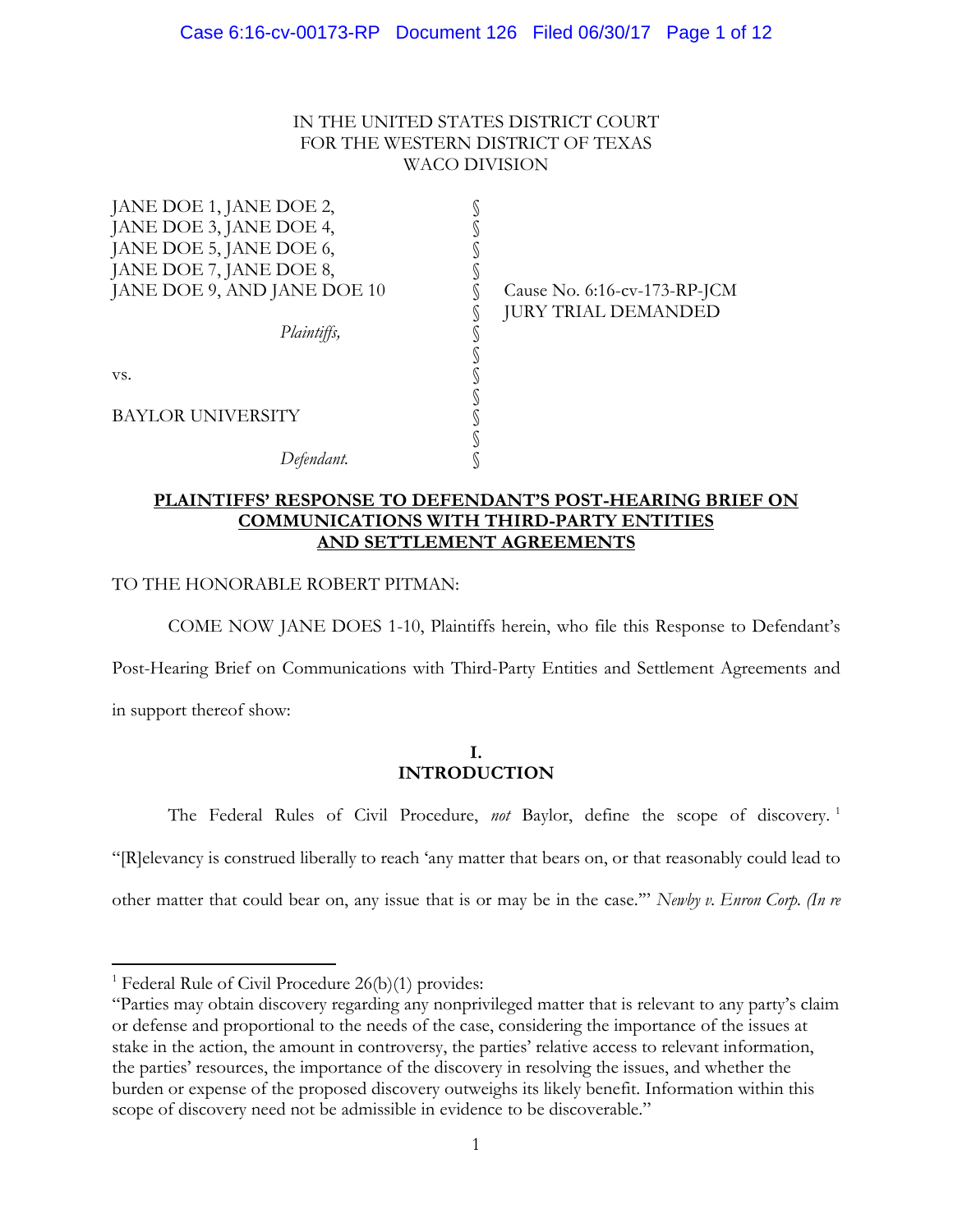#### Case 6:16-cv-00173-RP Document 126 Filed 06/30/17 Page 2 of 12

*Enron Corp. Sec.)*, 623 F. Supp. 2d 798, 838 (S.D. Tex. 2009)(quoting *Oppenheimer Fund, Inc. v. Sanders*, 437 U.S. 340, 351 (1978)).

Despite this, Baylor continues to impede meaningful relevant discovery, wanting to unilaterally define the scope of discovery and unilaterally define what is relevant and proportional. The Rules make clear that the information sought by Plaintiffs related to information provided by Baylor to third party entities as well as settlement agreements with individuals Baylor publicly claims were responsible for the behavior set forth in the Findings of Fact is discoverable.

## **II. ARGUMENTS & AUTHORITIES**

## **A. Plaintiffs are entitled to Baylor's documents and communication with the NCAA.**

In its additional briefing requested by the Court, Baylor argues for some sort of absolute privilege shielding these documents based on NCAA confidentiality provisions. Yet, Baylor cites to no case where a Court has recognized such a privilege.

Baylor's cited cases are not on point. In *Berst v. Chipman*, the court ultimately held that some of the requested material was discoverable. 653 P.2d 107, 117 (Kan. 1982)("The cases cited above emphasize that even a strong interest in confidentiality is outweighed when the information sought goes to the very essence, or 'heart,' of the issues in the case. This is the situation presented here."). *Birmingham News Co. v. Muse*, 638 So.2d 853, 854 (Ala. 1994), did not involve a situation where a party was seeking information related to a pending lawsuit; instead, the party in *Birmingham* was seeking documents pursuant to an Alabama statute requiring disclosure of public writings. Finally*, Combined Communications Corp. v. Boger*, 689 F. Supp. 1065, 1066 (W.D. Okla. 1998) did not even concern a discovery issue; rather, the court was confronted with a Motion to Dismiss in a lawsuit filed by news organizations who contended that their First Amendment rights were being violated. None of these cases come close to supporting withholding documents that Plaintiffs have repeatedly demonstrated are relevant to the ultimate issues they must prove in their case.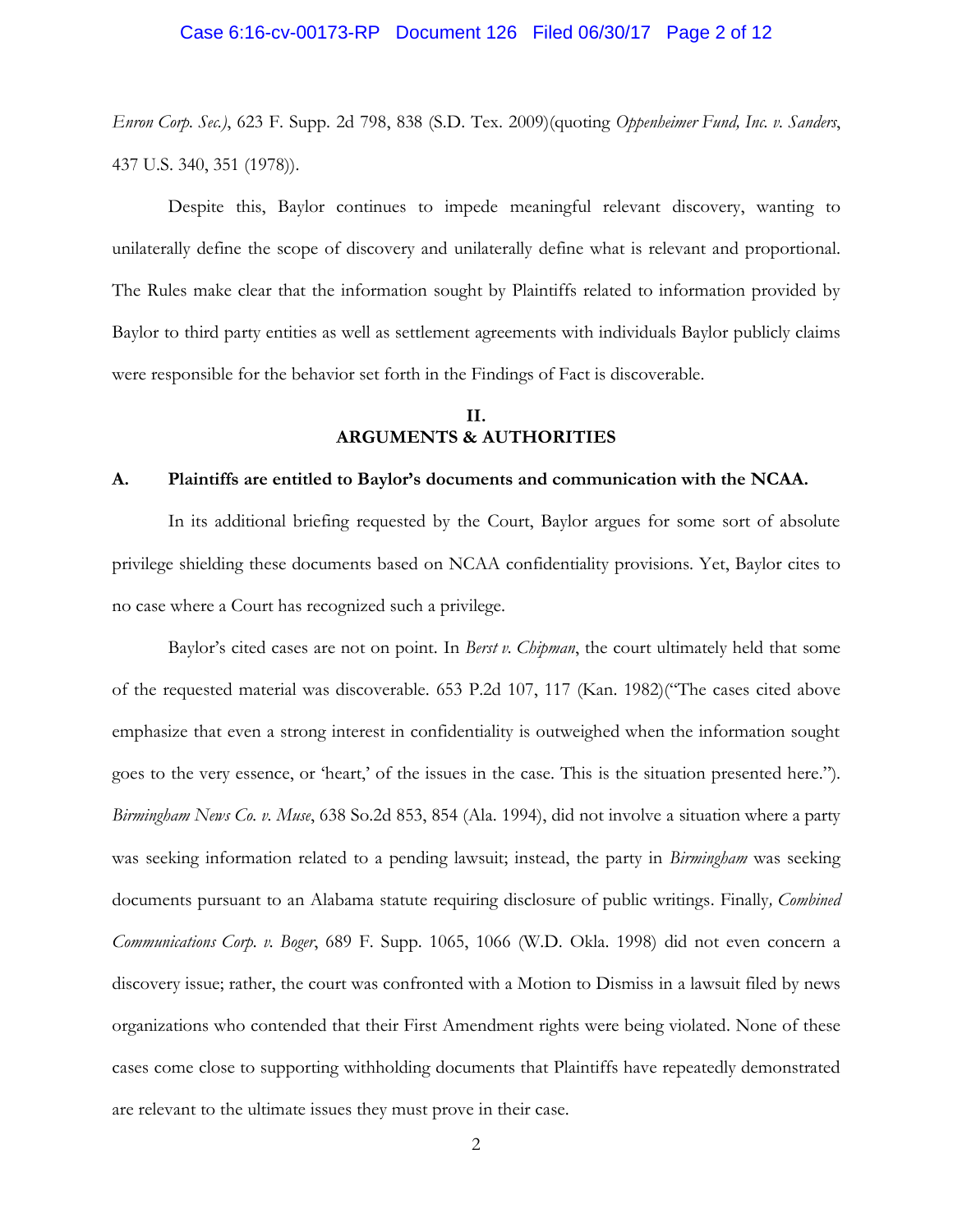### Case 6:16-cv-00173-RP Document 126 Filed 06/30/17 Page 3 of 12

Baylor has simply cited *no law* that actually supports the position that the confidentiality of the investigation precludes discovery. Courts are clear that "[c]onfidentiality is not a bar to discovery…" *Transp. Alliance Bank, Inc. v. Arrow Trucking Co.*, No. 10-CV-016-GKF-FHM, 2011 U.S. Dist. LEXIS 120942, at \*5 (N.D. Okla. Oct. 19, 2011)(rejecting an argument that a confidentiality clause in a settlement agreement barred production of the agreement). *See also Klaassen v. Atkinson*, No. 13-2561-DDC, 2016 U.S. Dist. LEXIS 72598, at \*24 (D. Kan. June 2, 2016)("The issue is wellsettled that a concern for protecting confidentiality does not equate to privilege, and that information and documents are not shielded from discovery on the sole basis that they are confidential."). Moreover, the mere fact that the NCAA has internal confidentiality provisions in its bylaws does not and cannot shield the materials from discovery. The court in *McNair v. National Collegiate Athletic Assn.*, No. B245475, 2015 Cal. App. LEXIS 112, at \*38 (Cal. App. 2d Dist. Feb. 6, 2015) directly addressed this issue in finding that the NCAA was not entitled to a sealing order:

. . . the NCAA is neither a part of our judicial system nor of our law enforcement apparatus. It is a private, voluntary organization. Unlike the judiciary, the NCAA is more akin to a private employer who investigates misconduct of its employees. When the adequacy of an employer's investigation into an employee is at issue in a lawsuit, the employer must produce its files and disclose the substance of its nonprivileged internal investigation.

*Id.* (citations omitted). This and the other cases cited by Plaintiffs in its earlier briefing well overcome the few inapposite authorities offered by Baylor.

#### **B. Plaintiffs are entitled to Baylor's documents and communication with the Big XII.**

With respect to the Big XII, Baylor once again engages in its "trust us" mentality. Baylor states that all of the documents provided to the Big XII have already been made public. *See* ECF 115, p. 5. Baylor then makes the confusing assertion that "even if produced to Plaintiffs in response to another discovery request," it "will be reproduced to Plaintiffs so that Plaintiffs can identify what has been provided to the Big XII." *Id.* If that is the case, what is Baylor fighting about? All Baylor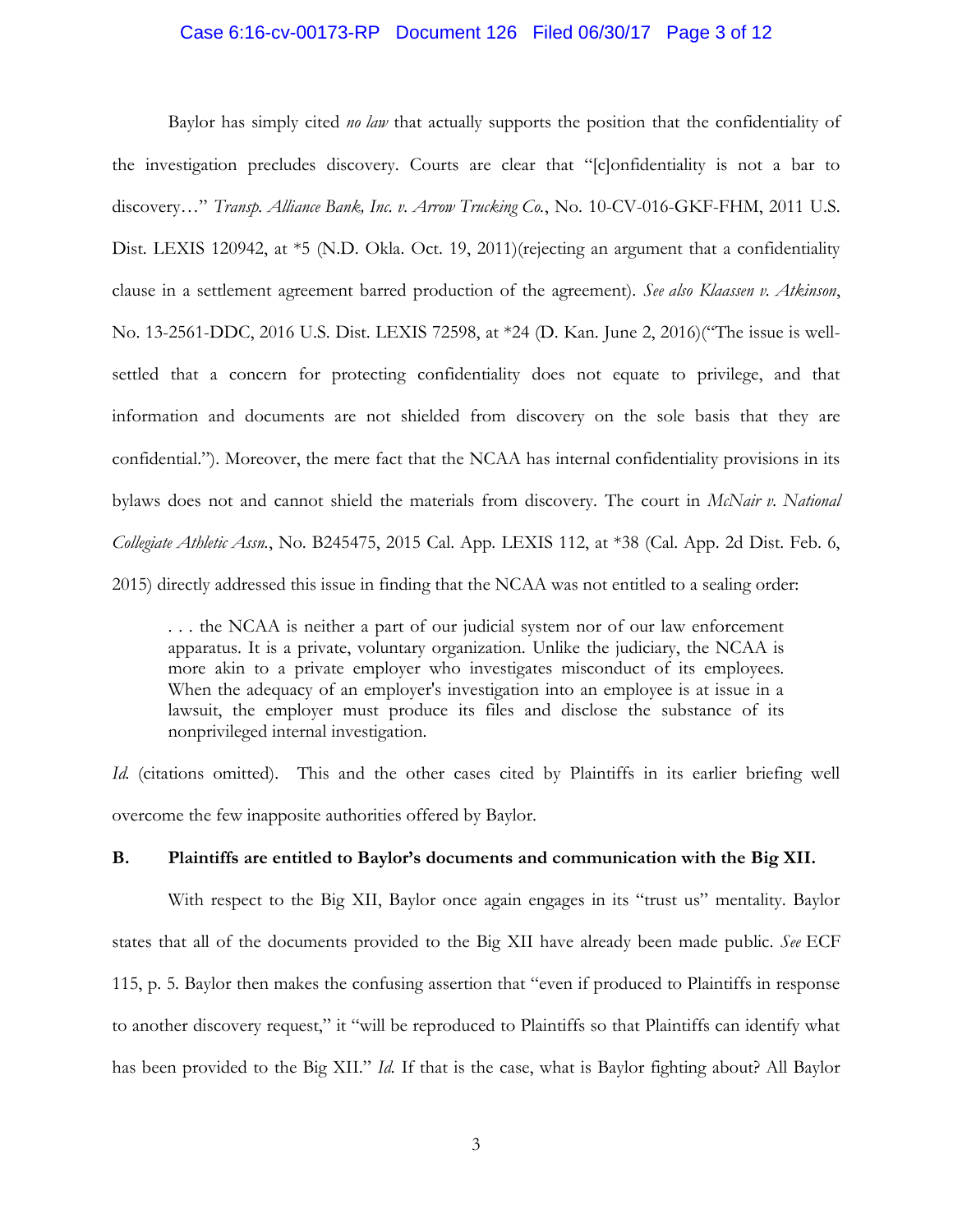### Case 6:16-cv-00173-RP Document 126 Filed 06/30/17 Page 4 of 12

needs to do is produce the documents instead of wasting judicial resources.<sup>2</sup>

Although Baylor says everything has been publicly disclosed, in the very next sentence, Baylor states that it "objects to producing documents or communications based on the broader definitions of Issues of Concern set forth in Plaintiffs'' discovery requests because non-sexual assault Student Conduct Code violation are not relevant to any claim or defense in this case." *Id.* at 6. Plaintiffs are left to wonder whether this means that there *are* additional responsive documents that exist that Baylor is withholding. Baylor has provided no reasonable basis to withhold this information. With respect to the Issues of Concern, as set forth in Plaintiffs' Post Hearing Brief, Plaintiffs have agreed that academic dishonesty materials should be excluded. However, Plaintiffs have established the relevance of the personal behavior violations relating to alcohol use, sex or other prohibited personal conduct.

This interplay between Issues of Concern/personal behavior violations and discrimination against female students is clearly demonstrated by the e-mail that Baylor has thus far blocked Jones from producing in response to the Buddy Jones Subpoena.<sup>3</sup> In 2009, Regent Buddy Jones, a longtime Board of Regents Chairman, sends an email to Baylor Chief of Staff to the President, Tommy Lou Davis, with a picture of female Baylor students drinking alcohol.<sup>4</sup> Jones demands that this "be dealt with" and that the female students "should be expelled" solely for alcohol related "violations" of Code of Conduct. Jones labels the female students "very bad apples" and "insidious and inbred."

<sup>&</sup>lt;sup>2</sup> Being able to easily identify all that was given to the Big XII or other investigating agencies is itself relevant to intent because if Baylor has hidden evidence in an ongoing cover up, it will go to show the extent to which the school's hostile policies toward Title IX are rooted in the school's culture.  $3$  The Buddy Jones subpoena issue is discussed in further detail in Section E below, but some of the facts relative to that e-mail are discussed here to show the extent that Plaintiffs should not be asked to rely upon Baylor as to what it produces.

<sup>4</sup> Plaintiffs file a redacted version of this e-mail chain as Exhibit B. Plaintiffs do not possess an unredacted version to file under seal, thus another reason they seek Mr. Jones' production. Plaintiffs are advised that, although marked Confidential, the presiding state court judge de-designated the redacted version of this email exchange.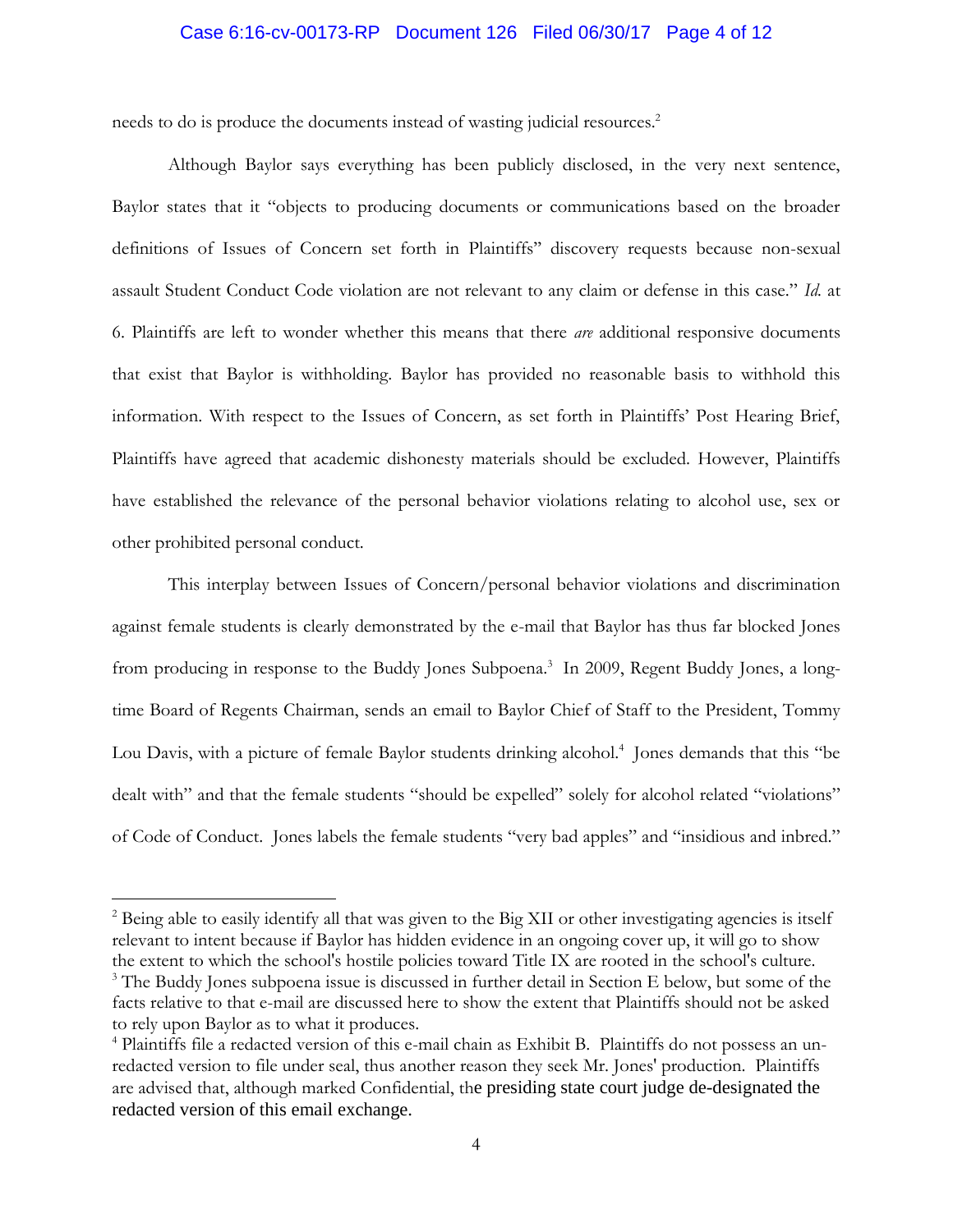#### Case 6:16-cv-00173-RP Document 126 Filed 06/30/17 Page 5 of 12

Then, Jones instructs Davis to "remove my name and my comments of this email," and he argues that the pictures should result in expulsion. 5 To her apparent credit, Davis writes back that the students were "all seniors . . . celebrating at a private party after one of them got engaged," and there were "no minors in these pictures that I can tell." She invites Jones to send minor's names.

Jones then complains to Davis – reminding her that historically she has been "main ally," "main conspirator," "main compadre" and "my partner in all our efforts," now mad that she is an "apologist" for a 21-year old female student drinking at a friend's engagement party, clearly an effort to coerce a lower level employee. Jones goes on to call a female student (assumedly the one he wants expelled) "the vilest and most despicable of girls," and refers to all the female students pictured as "perverted little tarts."

The above exchange is directly relevant to this case. Here we have a senior Regent calling for direct and purposeful discrimination against female student (i.e., expulsion) using the Code of Conduct based on the pretext of drinking, off-campus, at a non-Baylor related event. Importantly, Jones' attitudes regarding the female students are reflected in his choice of labels - the words "tart" and "perverted" carrying sexual connotations. This email demonstrates the relevance of Baylor's handling of Code of Conduct alcohol related violations as a tool to discriminate against a female students, not just those involving sexual assault victims. The attitude that a female pictured with a drink is therefore sexually promiscuous and consequences are thereby justified goes to the heart of this case – the heightened risk created by a policy and culture of discrimination against female students, an attitude of victim blaming, and an attitude of selective use of the Code of Conduct to

<sup>&</sup>lt;sup>5</sup> Also, Jones' request to alter records in order to conceal his involvement goes directly to Plaintiffs' request for direct access to Baylor emails and texts through a third-party vendor via ESI process.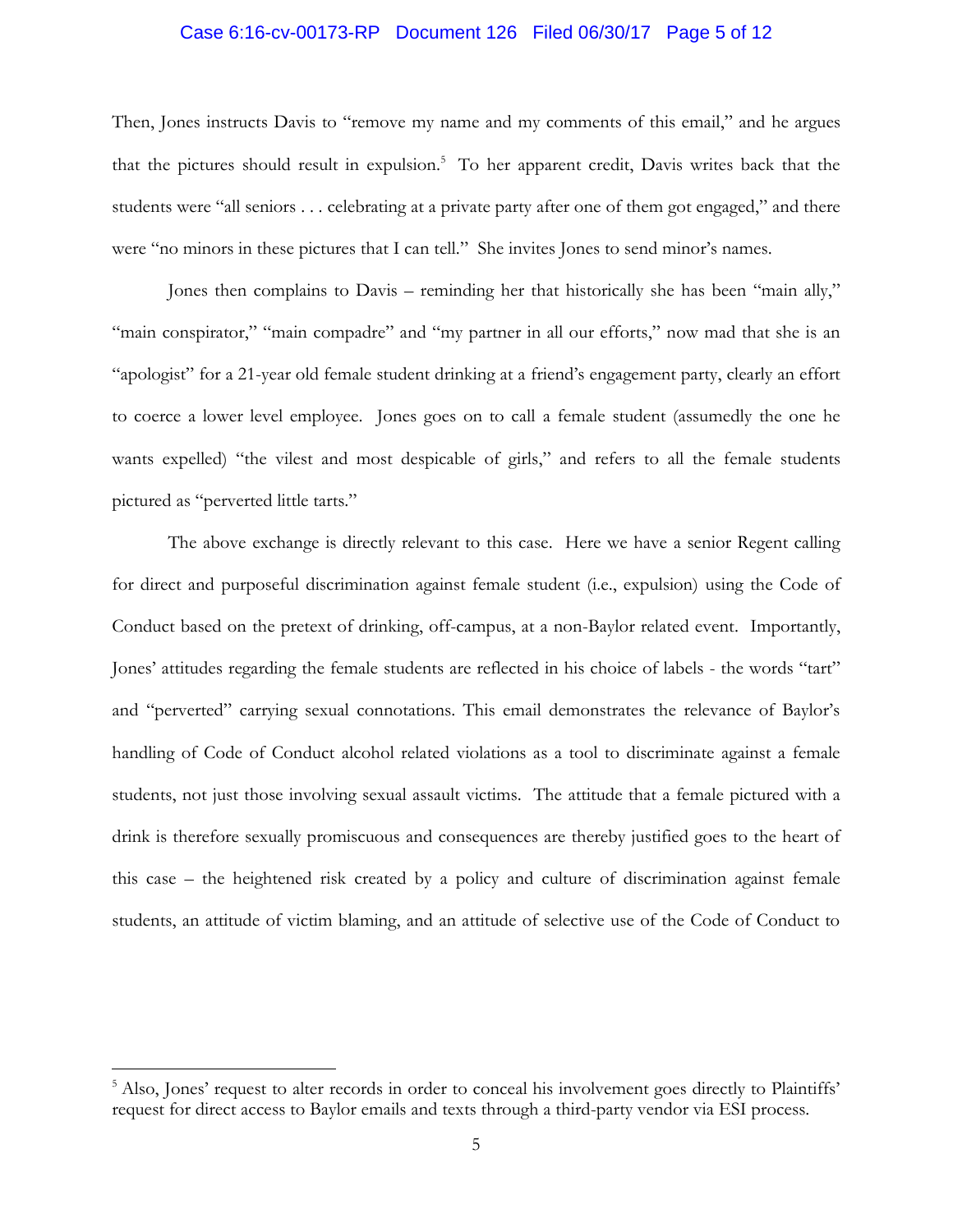#### Case 6:16-cv-00173-RP Document 126 Filed 06/30/17 Page 6 of 12

discriminate against female students. The exchange bears on micromanagement by Regents (a charge also lodged by Patty Crawford)<sup>6</sup> and a Regent's desire to keep his fingerprints off the discrimination.

## **C. Plaintiffs are entitled to Baylor's communications with the Texas Rangers.**

With respect to the Texas Rangers investigation, Baylor states that it has submitted information *in camera* but did not identify to Plaintiffs what exactly was filed. Baylor does not have the option of denying the existence of documents responsive to Plaintiffs' request. *See In re Actos® (Pioglitazone) Prods. Liab. Litig.*, MDL No. 6:11-md-2299, 2014 U.S. Dist. LEXIS 86101, at \*176 (W.D. La. June 23, 2014)("It is not for a party . . . to unilaterally decide to withhold the fact of the very existence of information which falls under a valid discovery request; rather, it is the purview of the Court - upon valid objection made - to determine whether the disclosed information and documents are applicable and relevant.")(emphasis in original). See also *Johnson v. Serenity Transp., Inc.,* No. 15-cv-02004-JSC, 2016 U.S. Dist. LEXIS 149867, at \*6 (N.D. Cal. Oct. 28, 2016)("A party cannot unilaterally decide that there has been enough discovery on a given topic.").

As with their arguments concerning the NCAA and Big XII, Baylor has not demonstrated why Plaintiffs are not entitled to these records except an argument that *Baylor* does not believe that the records are relevant. If parties were permitted to determine issues of relevancy, meaningful discovery would never occur.

## **D. Plaintiffs are entitled to the Settlement Agreements between Baylor and personnel that it publicly claimed responsible for the violations found by the Regents**

Baylor has no meaningful basis for preventing discovery of the settlement agreements requested by Plaintiffs. Baylor's argument that the confidentiality provisions in the settlement agreement mandate that they should not be disclosed should be rejected. It is well settled that "Confidentiality clauses in private settlement agreements cannot preclude a court-ordered disclosure

 $6$  http://www.sho.com/60-minutes-sports/season/2016/episode/11/60-minutes-sports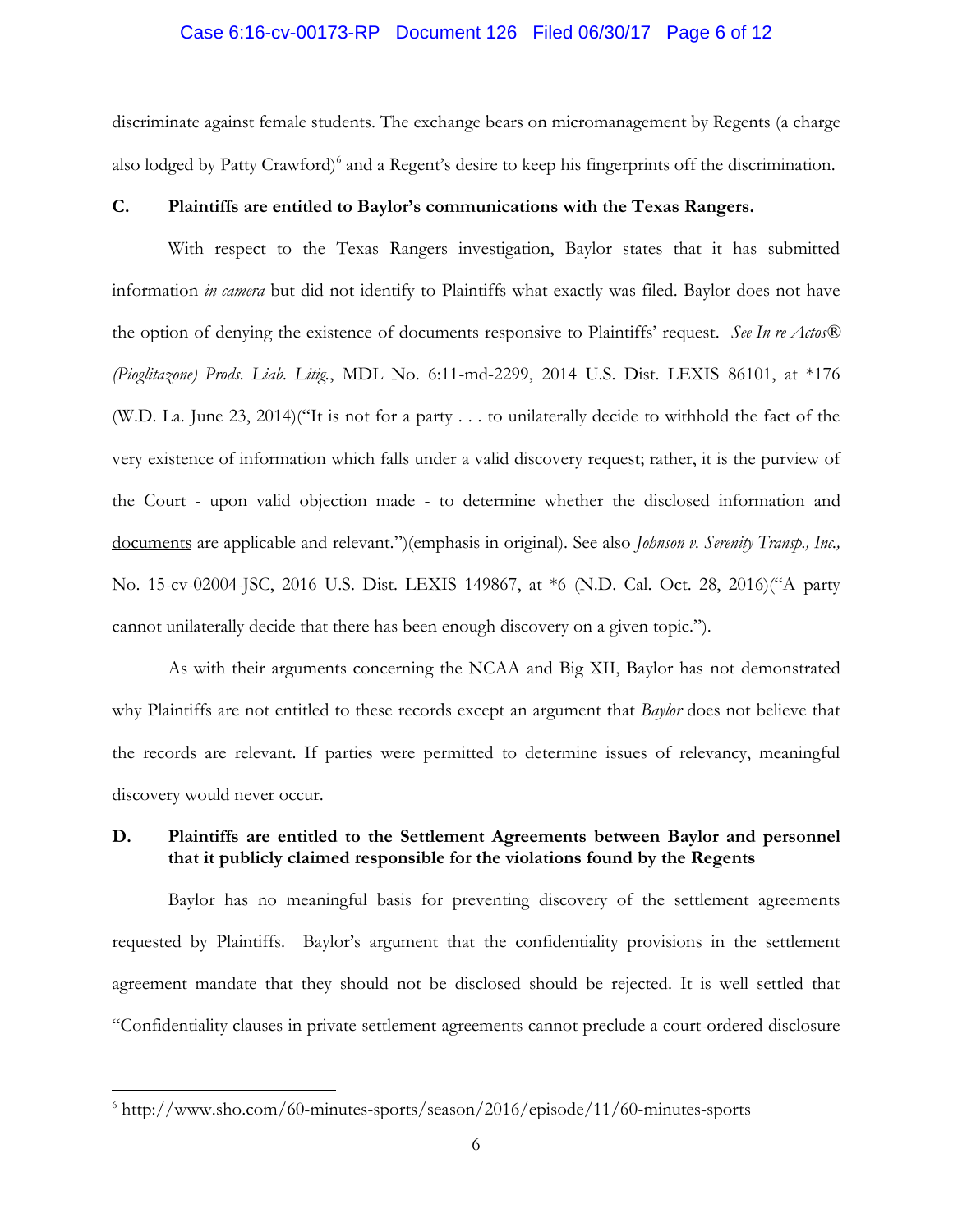### Case 6:16-cv-00173-RP Document 126 Filed 06/30/17 Page 7 of 12

pursuant to a valid discovery request." *Newby v. Enron Corp. (In re Enron Corp. Sec.)*, 623 F. Supp. 2d 798, 838 (S.D. Tex. 2009)(collecting cases). *See also Allergan, Inc. v. Teva Pharm., USA, Inc.*, No. 2:15 cv-1455-WCB, 2017 U.S. Dist. LEXIS 4543, at \*11 (E.D. Tex. Jan. 12, 2017)(compelling discovery of a settlement agreement where a party "made a showing that the settlement agreement . . . is at least *minimally* relevant…")(emphasis added).

With respect to relevance, Baylor once again misconstrues Plaintiffs' arguments regarding the Settlement Agreement. Plaintiffs have been clear regarding the basis for their request. In short, Baylor has spent a year blaming Art Briles, Ian McCaw, Ken Starr and Tom Hill as persons responsible for failures, while admitting the "senior administrators" who committed the Finding's failures remain at Baylor. If they were actually given golden parachutes by Baylor, then this controverts Baylor's claim of their culpability. If Baylor paid out large sums to these officers, the jury could reasonably conclude that these people "took the fall" for the university in an attempt to hide its more extensive failures. In other words, the amounts paid go to the credibility of these witnesses' testimony as to issues in this case. Also, the amounts paid inform the reasonable amount of damages the jury may wish to award these Plaintiffs. The details of these agreements in addition to the amounts are relevant. For example, confidentiality clauses go to show a cover up and the timing of these agreements (and any payouts) in comparison to Baylor's public statements could also be probative. It is worthy of note that the other most recently highlighted wrongdoer by Baylor, former Police Chief Doak (who was under Public Safety Reagan Ramsower), was highly praised by Baylor upon his retirement, a retirement party even announced in the Baylor Lariat newspaper.<sup>7</sup>

## **E. The Buddy Jones subpoena response demostrates why the requested third party records are essential.**

<sup>7</sup> *See* <http://www.baylor.edu/alumni/parentsnetwork/index.php?id=870073> and [http://baylorlariat.com/2014/09/26/this-weekend-in-the-big-12/retirement-reception-police-chief](http://baylorlariat.com/2014/09/26/this-weekend-in-the-big-12/retirement-reception-police-chief-jim-doak-truett-great/)[jim-doak-truett-great/](http://baylorlariat.com/2014/09/26/this-weekend-in-the-big-12/retirement-reception-police-chief-jim-doak-truett-great/)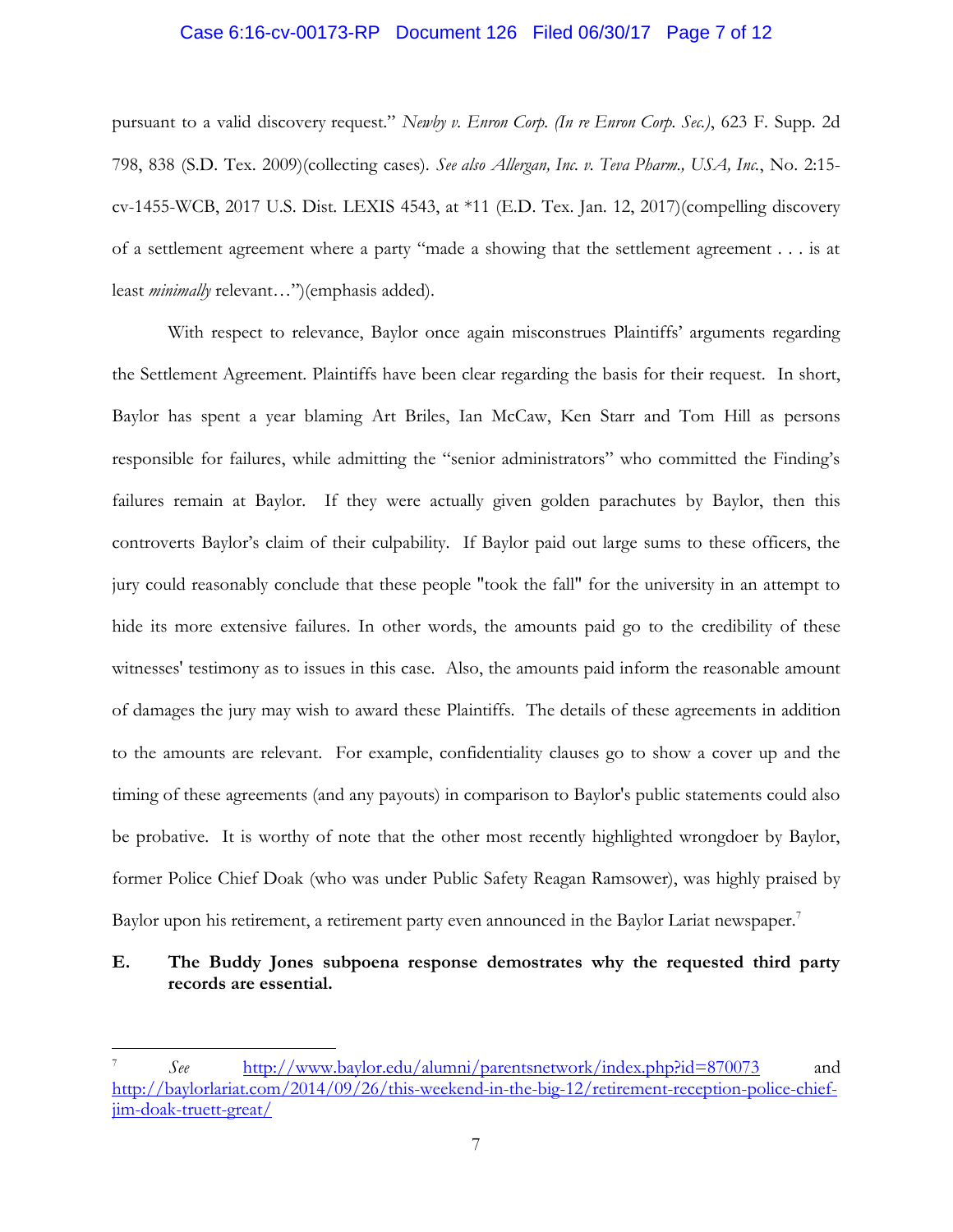#### Case 6:16-cv-00173-RP Document 126 Filed 06/30/17 Page 8 of 12

Baylor's repeated refrain throughout its brief and during argument to the Court is that there is no need for Plaintiffs to have the documents Baylor submitted to these third party entities because "Plaintiffs can obtain relevant information pertaining to sexual assault directly from Baylor, discovery of the NCAA communications is not necessary or proportional to the needs to the case…" ECF 115, p. 5-6. Baylor, however, conveniently omits the fact that Plaintiffs *have* requested these very records and Baylor has fought tooth and nail at every turn in providing them.

This Court need look no further than Baylor's resistance to the Buddy Jones Subpoena request as evidence of Baylor's repeated shielding of highly relevant information. On October 11, 2016, Plaintiffs served the request for documents upon Jones. Buddy Jones was on the Baylor Board of Regents from 2004 to 2013, as Chairman from June 1, 2011 to May 31, 2012. During Jones tenure on the Board of Regents, five of Plaintiffs were assaulted.

The discovery to Jones was stayed pending the Court's ruling on dismissal, and Jones agreed to answer on April 6, 2017, following that ruling. Jones' response was effectively that he destroyed emails on an ongoing basis, but that there was one responsive document that was subject to a confidentiality agreement with Baylor, and that the document would be produced if Baylor consented. Plaintiffs asked Baylor's counsel for that consent immediately thereafter. *See* Exhibit A. Baylor ignored this request even after conference, aside from claiming the document was not relevant, resulting in Plaintiffs including this matter in Plaintiffs' Motion to Compel Responses to Plaintiffs'' First Request for Production of Documents. *See* ECF 94. In open Court on June 16, Baylor offered to show Plaintiffs' counsel the document, as Plaintiffs told the Court that Plaintiffs may already possess it (as multiple news entities also claimed). Baylor showed the document to Plaintiffs, and indeed it was the same document Plaintiffs already possessed - an email exchange between Jones and a Baylor administrator. *See* Exhibit B.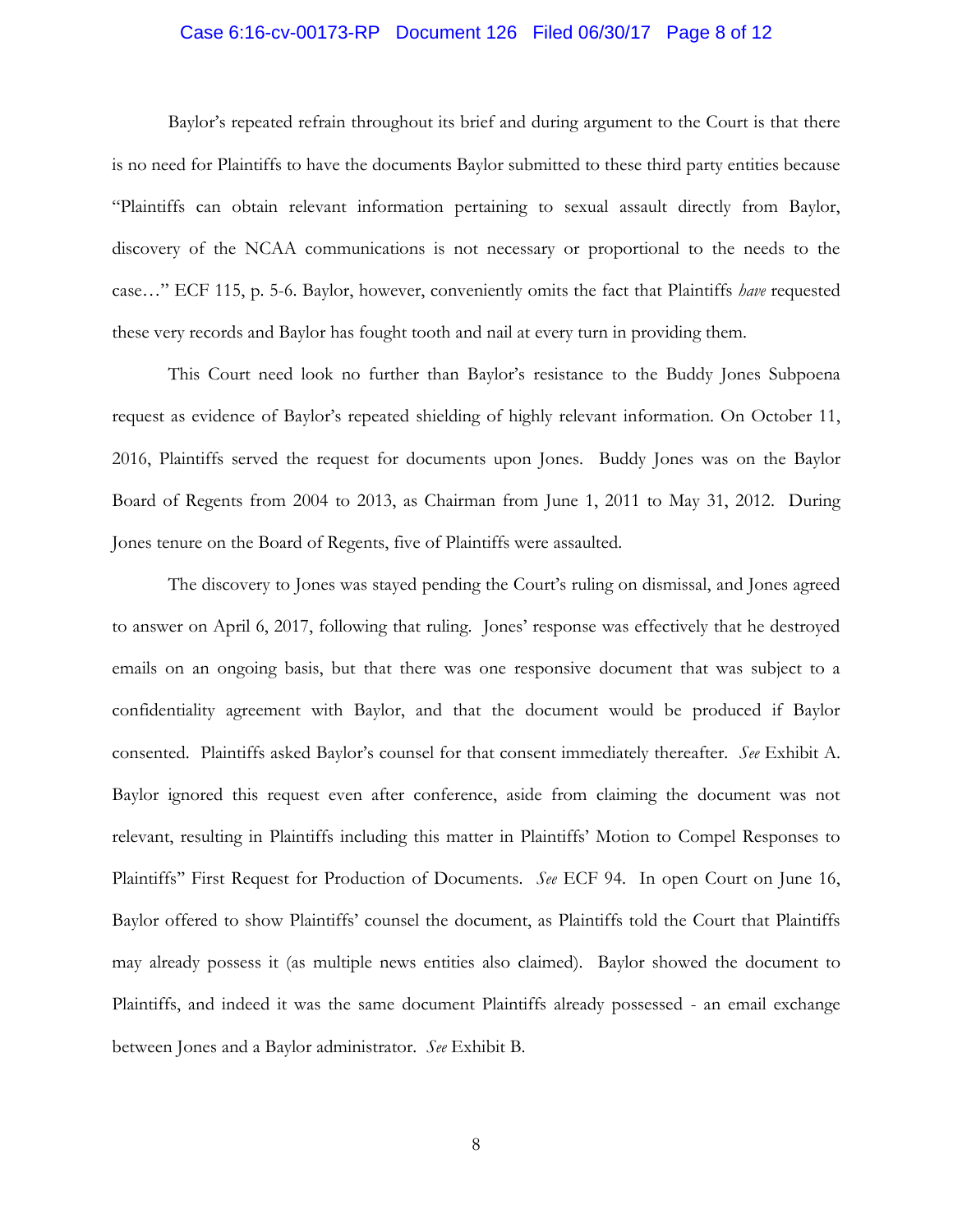#### Case 6:16-cv-00173-RP Document 126 Filed 06/30/17 Page 9 of 12

Thereafter, Plaintiffs contacted Jones' counsel to request that Jones' copy of the document be provided to Plaintiffs in response to the discovery requests to 1) authenticate the document; 2) assure that the document Jones claimed was responsive was indeed the one that Baylor showed Plaintiffs in open Court; and (3) obtain an un-redacted version. Baylor still object to this day to Jones' counsel providing the document. The above exhibits the painful process that Plaintiffs must undergo to achieve discovery, and hours of legal time wasted on one document, when all Baylor counsel has to do is allow Jones' attorney to produce the document.

Ignoring for the moment that relevance alone is not a valid discovery objection, Baylor's resistance of this document being produced based on "relevance" grounds alone also exhibits why this Court should not let Baylor pick and choose what it alone believes is relevant to produce. In the case of the Jones document, the relevance is high in terms of Plaintiffs' required proof. As set forth in Section B, the document is direct evidence of discrimination by the highest of Baylor officials against a female student. It is direct evidence of a Baylor official using off-campus lawful use of alcohol as a pretext to trigger Code of Conduct sanctions, and a Baylor nexus between alcohol use, sexual promiscuity and low character. These factors are all present in the case of Plaintiffs. Jones' desire for secrecy also evidencing the propensity of those in leadership at the time of Plaintiffs' assaults to hide their actions, direction and motive.

In its May 26, 2016 Findings of Fact, Baylor's Board of Regents confessed that Baylor failed victims of sexual assault by failing to conduct adequate investigations of reports, by blaming and retaliating against the victims, and by creating a culture and belief that sexual violence "doesn't happen here." In the FOF, the BOR described one peculiar and appalling way young women were silenced by Baylor. According to the BOR, unnamed Baylor administrators used Baylor's policies prohibiting alcohol use and consensual sex to discourage victims from reporting sexual assault and to discourage those who had already made reports from pursuing them further. Some of the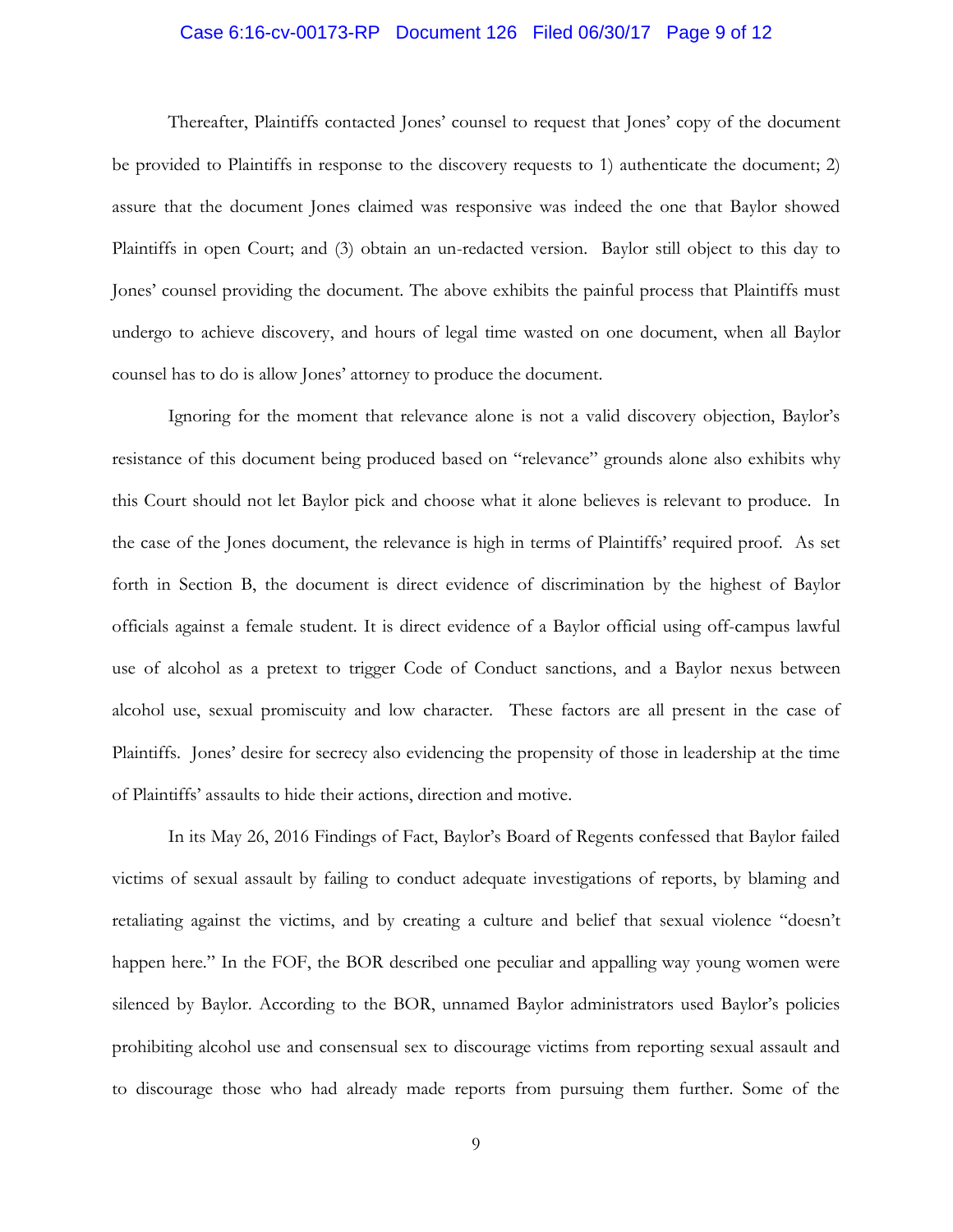#### Case 6:16-cv-00173-RP Document 126 Filed 06/30/17 Page 10 of 12

Plaintiffs in this case experienced this first hand when Baylor officials threatened to and did cite them for alcohol policy violations upon learning that they had consumed alcohol on the night they were assaulted. Jurors are entitled to know how this awful culture came to be.

While Baylor President David Garland told the Texas Senate in March of this year that all "senior administrators" responsible for failures are no longer at Baylor, he more or less retracted this statement at his April deposition. *See* ECF 106-1, pp. 120-21. Targeted personnel included athletic personnel Ian McCaw, Tom Hill and Art Briles, plus Ken Starr (who has stated Baylor was trying to fire him for two years prior for unrelated reasons). Now of course, a finger is pointing at Doak.

At some point, Baylor will almost certainly argue either that these were rogue administrators whom Baylor has now fired or that their actions were mere negligence. But the referenced Jones email demonstrates the opposite – that these actions were learned from senior Baylor leaders who taught them that it is appropriate to use alcohol and consensual sex policies as tools to threaten and silence female students. The document at issue shows Buddy Jones, then a powerful Baylor regent and soon to be Chairman, doing exactly what Baylor confessed to having a culture of doing: using the alcohol policy as a pretext to shame, silence and threaten to expel a female student. It shows the Findings of Fact in action. It shows a Regent engaged in micromanagement of a junior administrator and using alcohol policies for apparently pre-textual reasons to shame and punish a female student. It should be recalled that former Title IX Coordinator Patty Crawford left in part because of wholesale lack of support and micromanagement from Regents and senior administrators. Recall also that when she reported sexual assault concerns, Reagan Ramsower, Baylor's most long time and most senior administrator said "those women had mental illness".<sup>8</sup> The soon to be Chairman calls female students "tarts", "inbreds" and "perverted". The top administrator says they're crazy. This reveals a culture coming from the top down. With Garland either deliberately kept in the dark or

<sup>8</sup> http://www.sho.com/60-minutes-sports/season/2016/episode/11/60-minutes-sports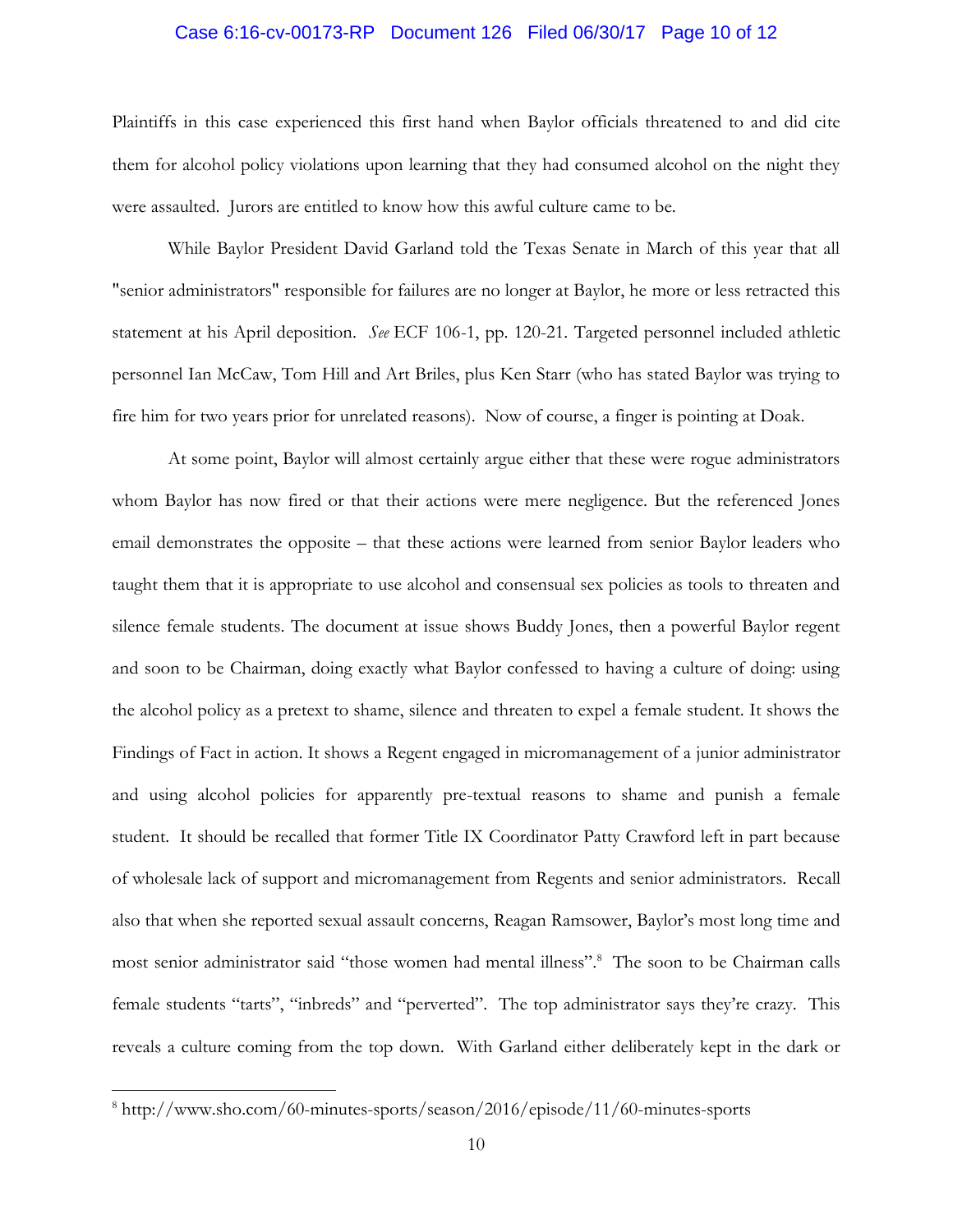## Case 6:16-cv-00173-RP Document 126 Filed 06/30/17 Page 11 of 12

deliberately choosing to remain ignorant, the statements of Jones and Ramsower give a glimpse of who called the shots that created the horrific list of failures and who were the ones who, as Crawford said, were more interested in "protecting the brand ... instead of our students".<sup>9</sup> No wonder Baylor wants to hide the internal and third party communications between its officials from a thorough ESI process.

The suggested connection: female student  $+$  alcohol  $=$  insidious and perverted, is a message that if a young victim wants to complain, they will be pounded with a Code of Conduct for an 1830s world—a Code of Conduct that is selectively enforced when desired to protect the fiction of school without the modern day problems within our society that instead should be confronted and addressed. Baylor's efforts to still prevent Jones from verifying and authenticating the email exchange begs that this Court somehow impart the need for discovery cooperation and compliance..

## **CONCLUSION & PRAYER**

For the foregoing reasons, Plaintiffs request an order to compel.

Respectfully submitted,

 */s/* Chad W. Dunn **BRAZIL & DUNN, L.L.P.** Chad W. Dunn State Bar No. 24036507 K. Scott Brazil State Bar No. 02934050 4201 Cypress Creek Pkwy., Suite 530 Houston, Texas 77068 Telephone: (281) 580-6310 Facsimile: (281) 580-6362 chad@brazilanddunn.com

**DUNNAM & DUNNAM, L.L.P.** Jim Dunnam State Bar No. 06258010 4125 West Waco Drive

<sup>9</sup> *See* [http://www.cbsnews.com/news/baylor-university-sexual-assault-scandal-title-ix-coordinator](http://www.cbsnews.com/news/baylor-university-sexual-assault-scandal-title-ix-coordinator-patty-crawford-resigns/)[patty-crawford-resigns/](http://www.cbsnews.com/news/baylor-university-sexual-assault-scandal-title-ix-coordinator-patty-crawford-resigns/)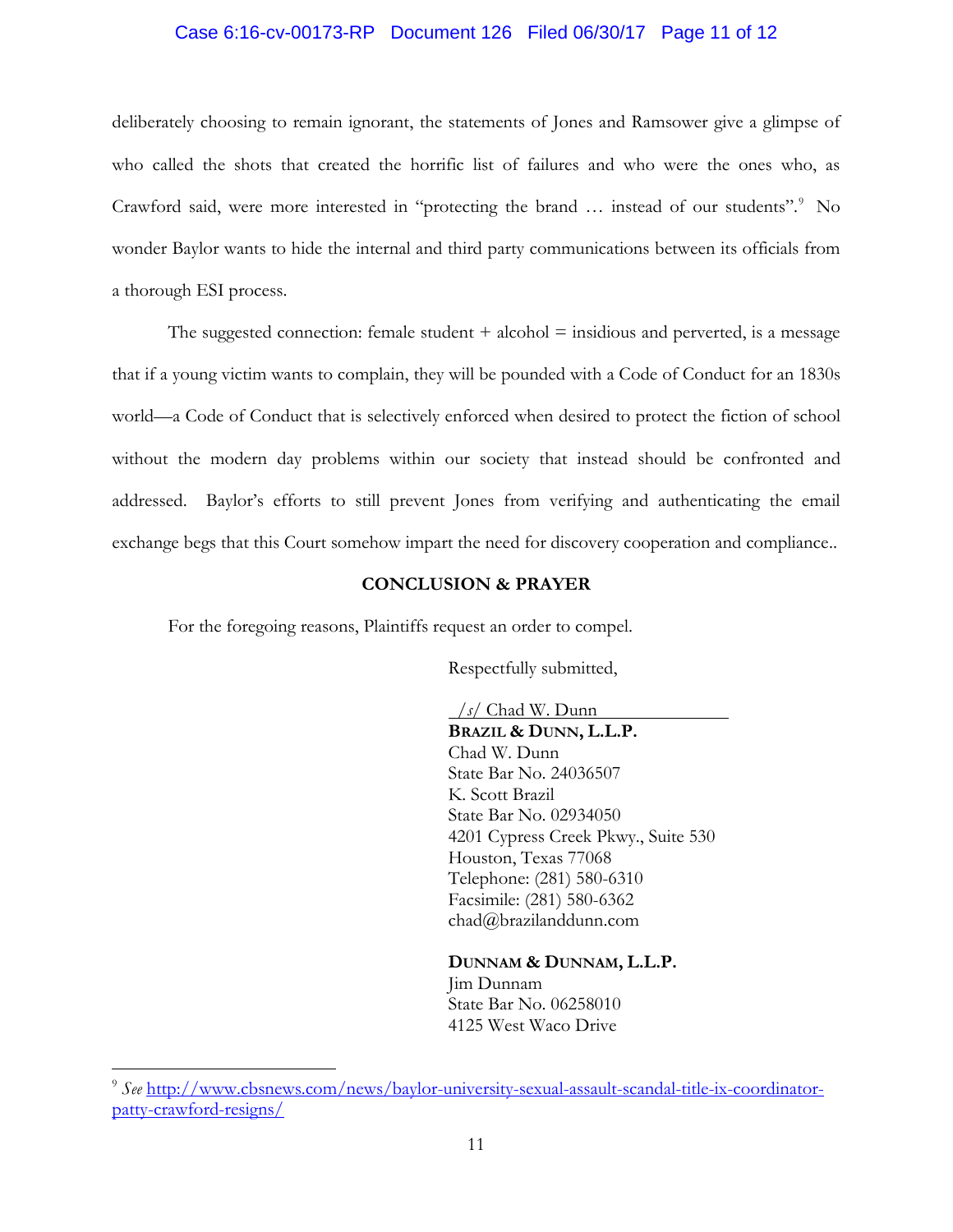Waco, Texas 76710 Telephone: (254) 753-6437 Facsimile: (254) 753-7434 jimdunnam@dunnamlaw.com

## ATTORNEYS FOR PLAINTIFFS

# **CERTIFICATE OF SERVICE**

This is to certify that a true and correct copy of the above and foregoing has been filed by ECF and sent to counsel of record via electronic notification on June 30, 2017.

> */s/*Jim Dunnam JIM DUNNAM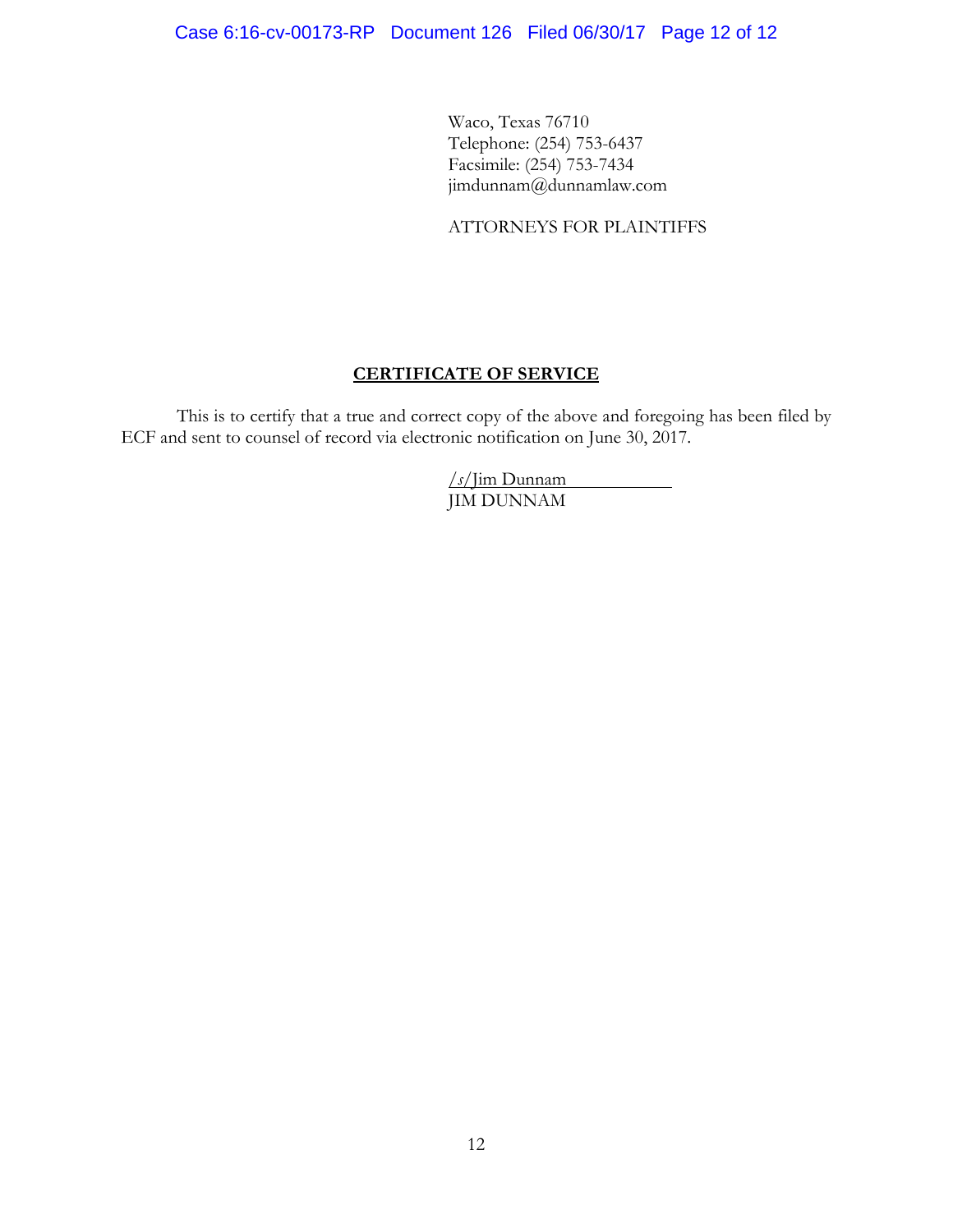Case 6:16-cv-00173-RP Document 126-1 Filed 06/30/17 Page 1 of 3

# **EXHIBIT A**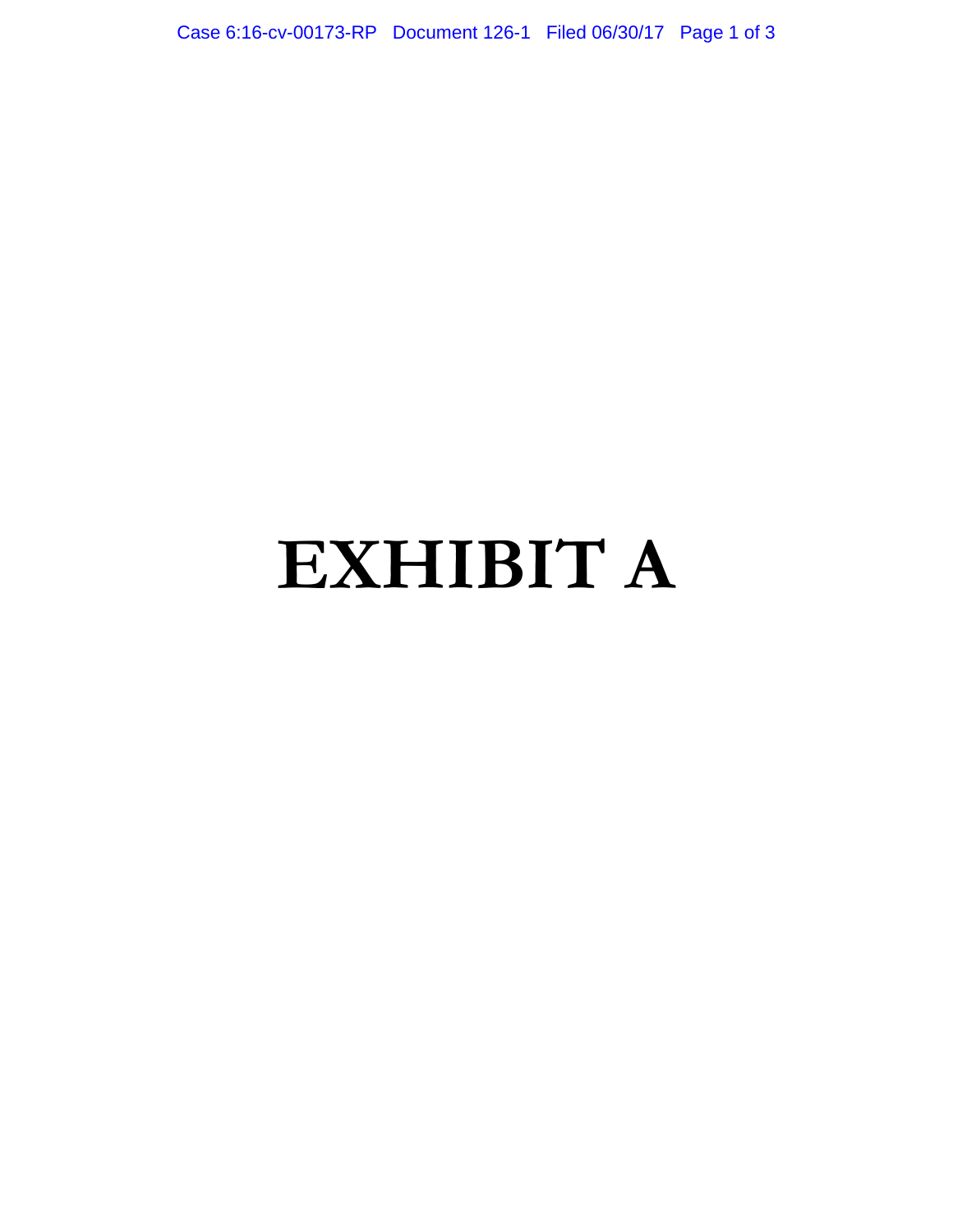# **Nicole Ratliff**

| From:<br>Sent: | Jim Dunnam <jimdunnam@dunnamlaw.com><br/>Tuesday, April 11, 2017 5:41 PM</jimdunnam@dunnamlaw.com> |
|----------------|----------------------------------------------------------------------------------------------------|
| To:            | 'Ryan Squires'; chad@brazilanddunn.com; Eleeza Johnson; Nicole Ratliff;                            |
| Cc:            | hmcintush@thompsonhorton.com; lbrown@thompsonhorton.com; Andrea Mehta<br>'Steve McConnico'         |
| Subject:       | RE: Buddy Jones subpoena                                                                           |

Ryan

I will inquire of Baylor regarding from email below. Since Ms Brown is on this email perhaps will respond to shortcut things.

In light of your client's lack of response and claim of destruction of emails and other responsive information, we request that you client retain all computer drives, mobile phones and electronic equipment that were used during the responsive time period. Also we request a forensic inspection of email and text accounts and hardware. I am writing to confer prior to filing a motion in that regard to see if you would provide authorization to said account and access to that hardware.

Jim Dunnam Dunnam & Dunnam LLP 4125 W. Waco Drive Waco, TX 76710 (254) 753‐6437 Telephone (254) 753‐7434 Facsimile



This electronic mail transmission contains confidential information intended only for the person(s) named. Any use, distribution, copying or disclosure by any other person is strictly prohibited. If you received this transmission in error, please notify the sender by reply e-mail and then destroy the message.

**From:** Ryan Squires [mailto:rsquires@scottdoug.com] **Sent:** Thursday, April 06, 2017 3:50 PM **To:** Jim Dunnam <jimdunnam@dunnamlaw.com>; chad@brazilanddunn.com; 'Eleeza Johnson' <eleezajohnson@dunnamlaw.com>; 'Nicole Heid' <nicole@dunnamlaw.com>; hmcintush@thompsonhorton.com; lbrown@thompsonhorton.com **Cc:** Steve McConnico <smcconnico@scottdoug.com> **Subject:** Buddy Jones subpoena

All: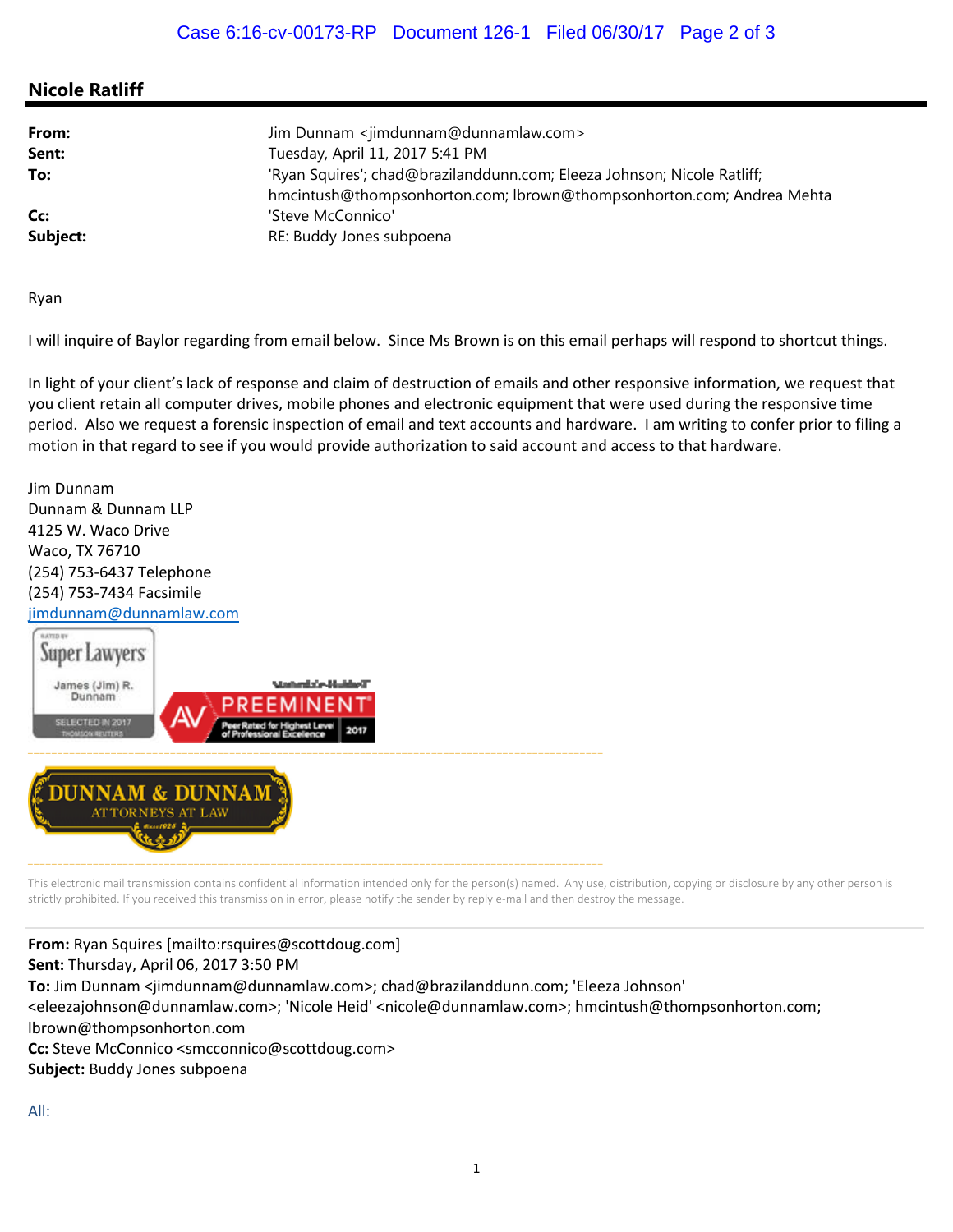# Case 6:16-cv-00173-RP Document 126-1 Filed 06/30/17 Page 3 of 3

I have a document that is responsive to the subpoena served on Buddy Jones, but it is subject to a Confidentiality and Protective Order in a previous case. It was marked "confidential" in that previous case. The Confidentiality and Protective Order contained ongoing obligations that prevent its disclosure absent written permission of the producing party or order of the court. The producing party in that other case was Baylor.

I am interested in your thoughts on how to proceed.

Sincerely,

RYAN SQUIRES PARTNER Direct: 512.495.6335 rsquires@scottdoug.com



303 Colorado Street, Suite 2400 Austin, TX 78701

IMPORTANT - SCOTT DOUGLASS & McCONNICO DISCLAIMER: This message is intended for the use of the individual or entity to which it is addressed and may contain information that is privileged, confidential and exempt from disclosure under applicable law. If the reader of this message is not the intended recipient, or the employee or agent responsible for delivering this message to the intended recipient, you are hereby notified that any dissemination or copying of this communication is strictly prohibited. If you receive this communication in error, please notify us immediately by telephone at (512) 495-6300 and/or email and delete the original message. Thank you.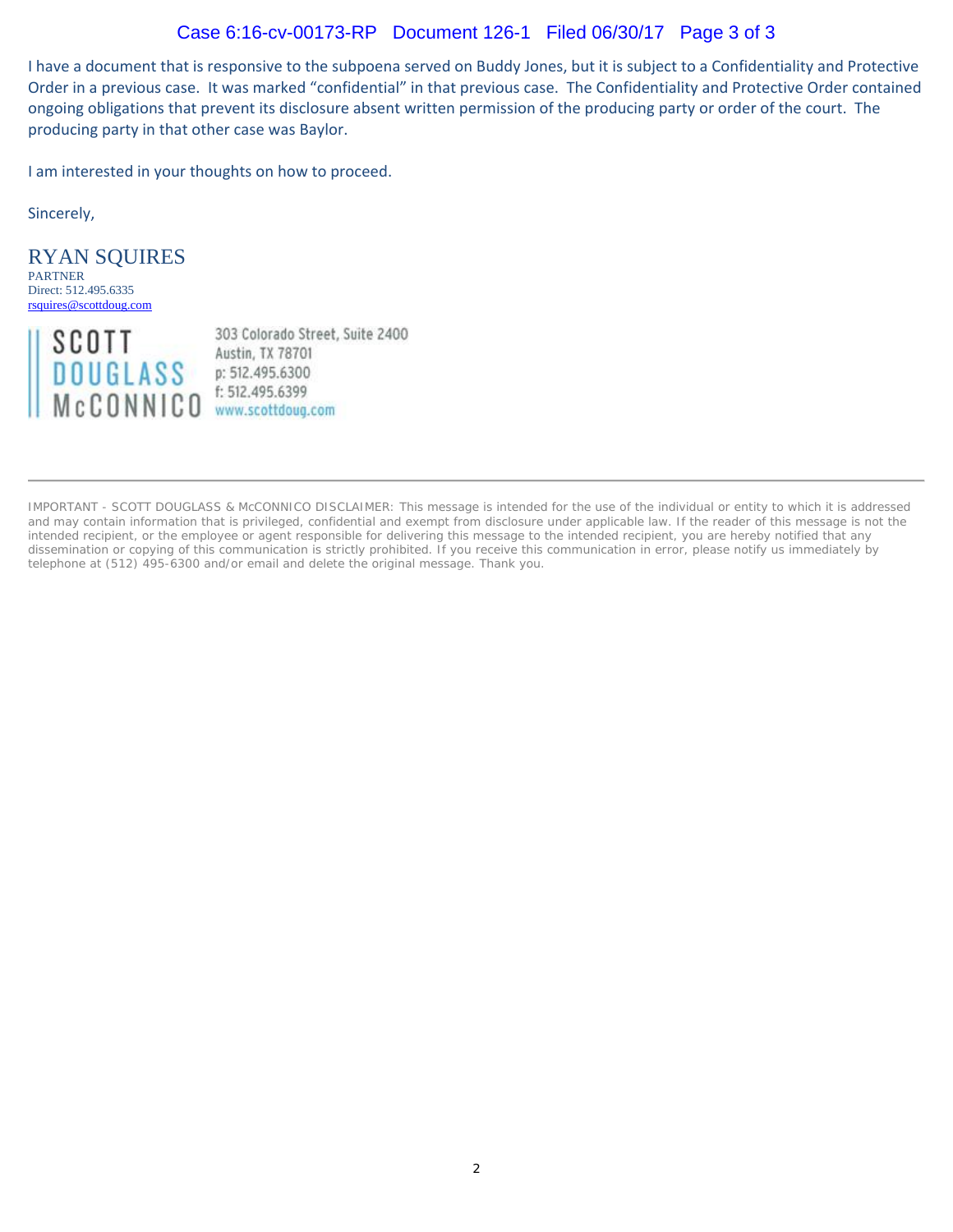Case 6:16-cv-00173-RP Document 126-2 Filed 06/30/17 Page 1 of 3

# **EXHIBIT B**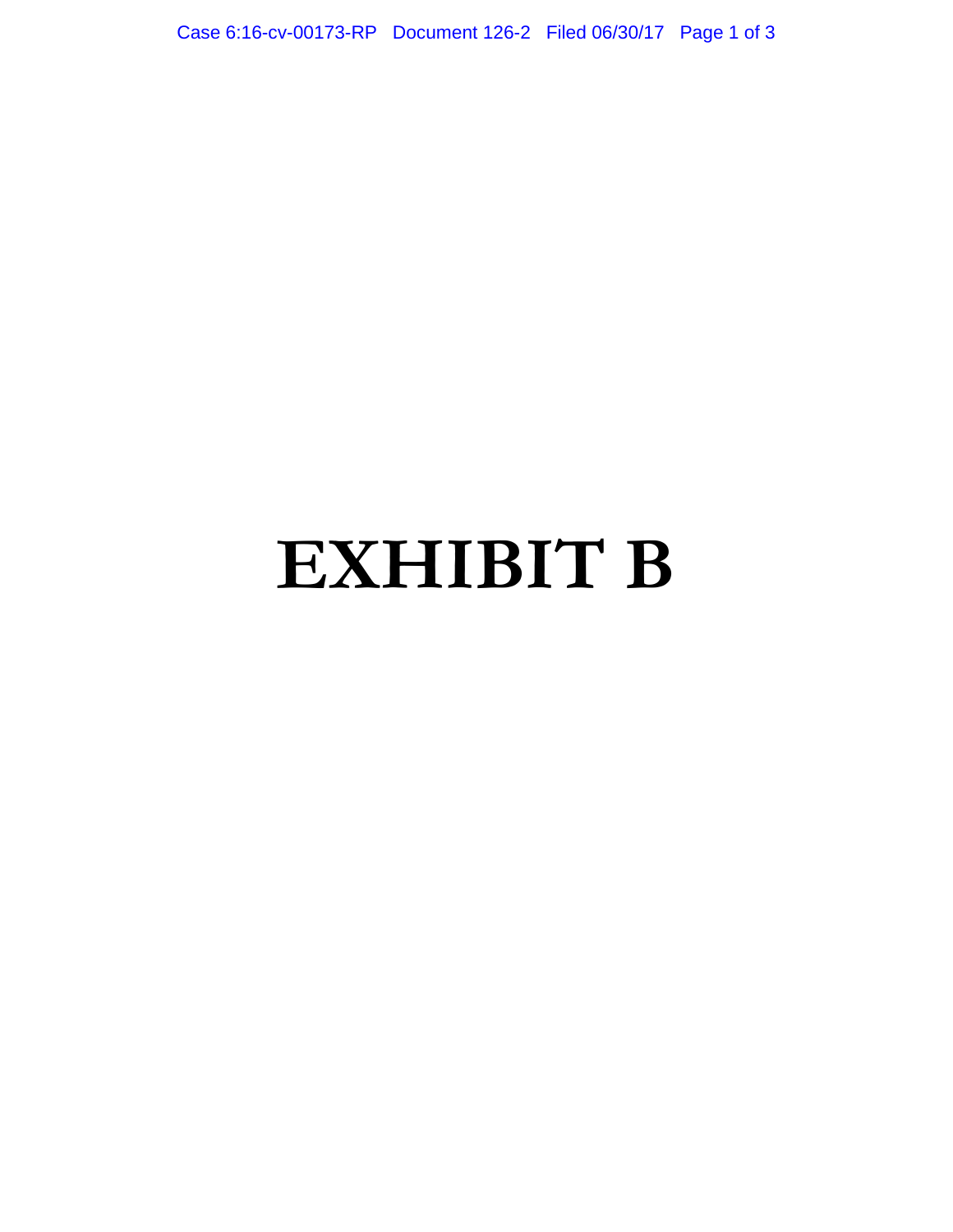From: Sent: To: Subject:

Buddy Jones <buddy@hillcopartners.com> Wednesday, October 14, 2009 9:16 PM Davis, Tommye Lou RE: pictures of

I feel for you having to go through all the health problems your sweet family is having. You must feel as though it is your turn to be passed over for once. Drive safely.

I can't believe that my main ally - my main conspirator - my main compadre - my main cohort - my partner in all our efforts - has become such an apologist for the vilest and most despicible of girls. I am just sick. Those perverted little tarts had better be thanking their lucky stars that my guns are all aimed at a worse group of insidious scoundrels than themselves for the time being. And we are doing well in the BAA catagory, aren't we?

I hope you are keeping our friend in Harris County up to speed on all the comings and goings with the BAA. He started this thing and we shall see to it that the right thing happens for Baylor in his absence. Sunday will be a blockbuster day for us in this regard. Water will begin flowing over the dam on Sunday. The river will begin leaving its banks. Sailors will begin leaving the sinking ship. YOu will see our efforts bear fruit publicly and in earnest. And you will be pleased and righteously happy.

Then, once I am through with the BAA issue, I will turn my attention to the others. It is not you I am disgusted with. It is the system. And (if I have any energy left in me after this BAA issue is settled) we will change it, too. When this stuff can all be sanctioned at a Christian school something needs to be done. Besides, once this alumni outreach is fixed what else will there be to do? I don't want to be bored.

By the way, where is seen in section of apology?

Know that you are loved. And adored. And appreciated. Please be careful.

**Buddy** 

From: Davis, Tommye Lou [mailto:Tommye\_Lou\_Davis@baylor.edu] Sent: Wed 10/14/2009 8:43 PM To: Buddy Jones Subject: RE: pictures of

Buddy,

These are all seniors (no PNMs) celebrating at a private party after one of them got engaged. This is not a function---although the seniors are **the set of the case of the set of the set of the set of the set of the set of the set of the send me** the names of the minor PNMs, please do. I just do not think they are in these pictures.

I am on my way to visit my brother in Little Rock. He is not doing well. I do not teach on Thursdays and Friday is fall break. I will give you a call when I can.